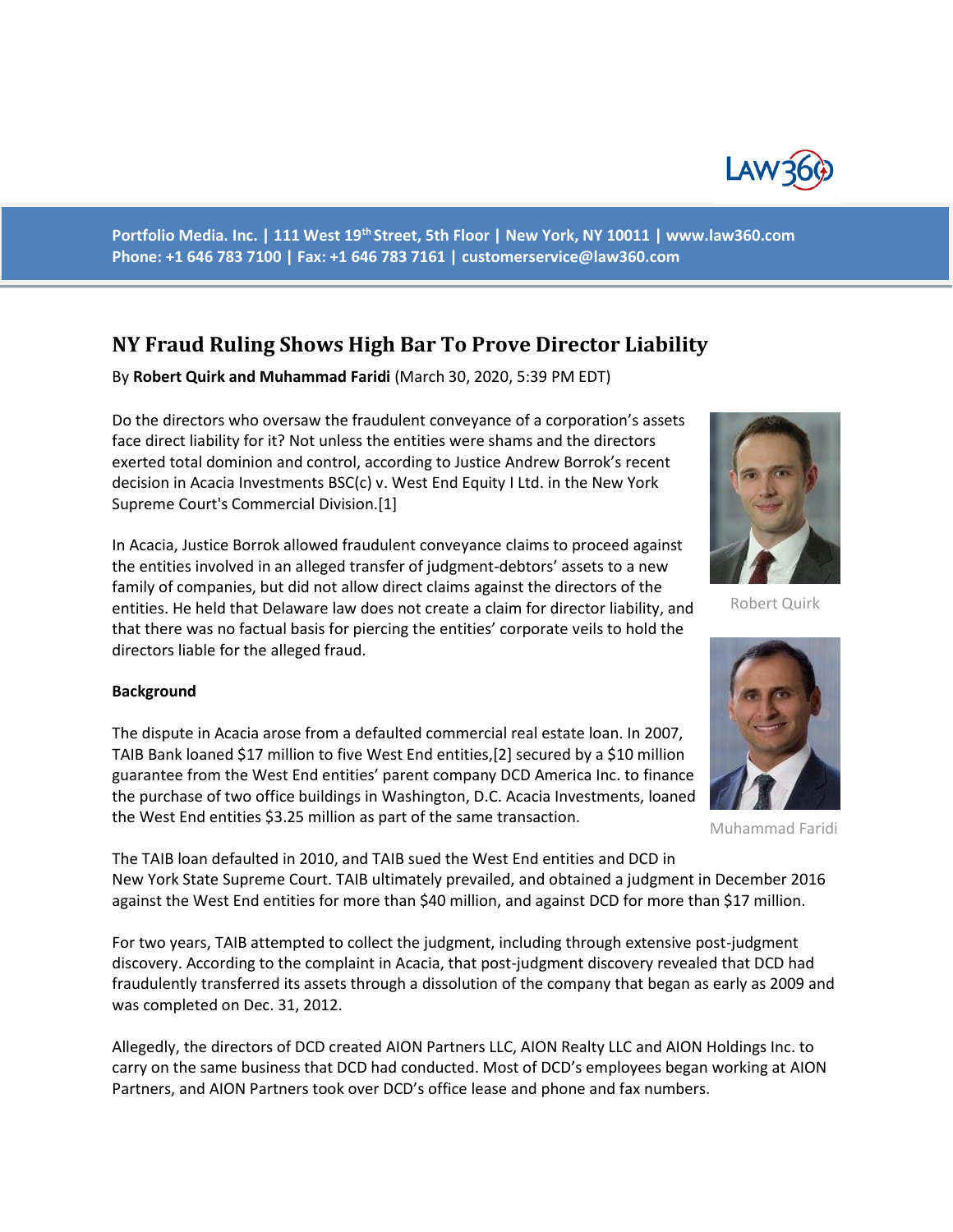DCD transferred some of its contracts to the AION entities, and properties listed in DCD's portfolio in 2008 are now listed as part of the AION portfolio on the AION Partners website. Five of these properties were purchased before AION Partners was formed.

The AION entities allegedly did not pay DCD for the business they assumed from DCD, and discovery into the details of the transfer from DCD to AION was impaired by the fact that DCD's financial records were not retained, despite the active litigation between TAIB and DCD throughout the time of the dissolution.[3]

The Acacia case was brought in 2018 by Acacia against the West End entities, DCD, the AION entities, as well as DCD directors Siraj Dadabhoy, Shabir Randeree and Michael Betan court, alleging (1) actual fraudulent conveyance against the AION entities and the individual defendants; (2) constructive fraudulent conveyance against the AION entities and the individual defendants; (3) accounting against the AION entities, DCD, and the individual defendants; (4) piercing the corporate veil against the AION entities and the individual defendants; and (5) director liability against the individual defendants.

Although Acacia's complaint named the West End entities as defendants, it did not assert any specific claims against them, and TAIB is not a party to the Acacia case.[4]

The AION entities and the individual defendants moved to dismiss all of the claims against them. Justice Borrok allowed Acacia's fraudulent conveyance claims to proceed against the AION entities, but not against the individual defendants. He also dismissed Acacia's claim for an accounting, and clarified that corporate veil-piercing is not a separate claim but rather a theory of liability that potentially applied to the AION defendants (but not the individual defendants).

### **Fraudulent Conveyance**

The AION entities advanced two primary defenses to Acacia's claims for actual and constructive fraudulent conveyance. First, they argued that Acacia had not identified the allegedly fraudulent conveyances with sufficient specificity to satisfy the pleading requirements for a fraudulent conveyance claim under CPLR 3016(b).

Second, they argued that Acacia had failed to allege fraudulent intent in support of its actual fraudulent conveyance claim. Justice Borrok rejected both arguments and allowed the claims to proceed.

With respect to the specificity of the pleading, the court emphasized that "'section 3016(b) may be met when the facts are sufficient to permit a reasonable inference of the alleged conduct.'"[5]

Justice Borrok cited to the numerous allegations in the complaint: (1) the transfer of contracts from DCD to the AION entities; (2) the transfer of over \$5 million from DCD; (3) the transfer of property from DCD's portfolio to AION Partners' portfolio; (4) the transfer of DCD's contractual rights to AION Partners; (5) the transfer of asset management responsibilities from DCD's subsidiary to AION Partners; (6) "the transfer of all assets to the AION Entities, and Messrs. Randeree and/or Dadabhoy"; and (7) "a DCD subsidiary changing its name to 'AION.'"[6]

Turning to whether Acacia adequately pled fraudulent intent to support its claim for actual fraudulent conveyance, the court emphasized that "the intent to commit fraud is to be divined from the surrounding circumstances."[7]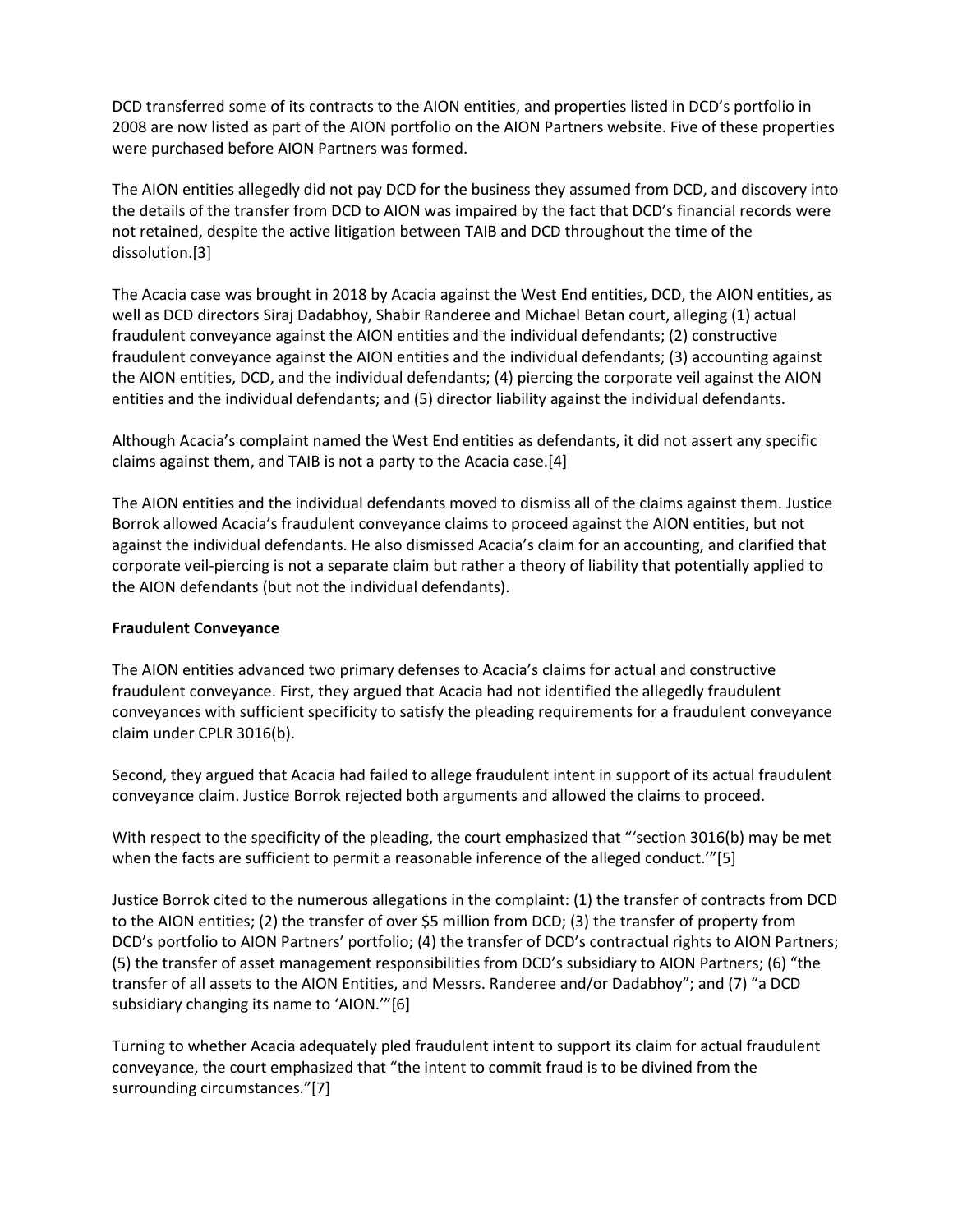The AION entities argued that no fraudulent intent could be inferred because the allegedly fraudulent transfers were made "out in the open."[8] The court rejected this defense. Justice Borrok noted that the original loan's maturity date was extended to 2011 in 2009, which allegedly "lulled TAIB into not pursuing its rights while DCD siphoned away its assets."[9]

The court also pointed to the allegations that "DCD purposefully failed to retain records and otherwise obstructed or evaded TAIB and/or Acacia's efforts at obtaining discovery."[10] Justice Borrok emphasized that "[t]he AION entities cannot have it both ways: They cannot fail to retain records and produce evidence in response to information subpoenas and then also criticize Acacia for lacking sufficient details regarding same."[11]

Finally, the court noted "although the creation of AION may have been made public, the transfers for what Acacia alleges to be zero consideration were not."[12] Taking these allegations together, the court allowed the claim for actual fraudulent conveyance to proceed.

The court then noted that constructive fraudulent conveyance does not require an intent to defraud. A plaintiff need only show that the defendant was a defendant in an action for money damages and engaged in a transaction that rendered it insolvent without receiving fair consideration.[13]

Given the allegations that DCD's assets were transferred to the AION entities for "no consideration," Justice Borrok held that Acacia's constructive fraudulent conveyance claim was adequately pleaded.

### **Accounting**

The AION entities argued that Acacia was not entitled to an accounting because it had no fiduciary duty to Acacia. The court agreed that "[t]he right to an accounting rests on the existence of a trust or fiduciary relationship regarding the subject matter of the controversy at issue,'"[14] and dismissed Acacia's claim for an accounting.

### **Corporate Veil Piercing**

Justice Borrok noted that corporate veil piercing is not a separate claim, and formally dismissed the separate veil-piercing cause of action. But he reiterated that "the right to pierce the corporate veil is 'established when the facts and circumstances compel a court to impose the corporate obligation on its owners, who are otherwise shielded from liability.'"

He also noted that, "while the specific cause of action for piercing the corporate veil must be dismissed, the AION entities may still be liable for the fraudulent conveyance causes of action."[15]

## **Director Liability**

After allowing the fraudulent conveyance claims to proceed against the AION entities, the court turned to the claims against the individual defendants: (1) a claim for director liability, and (2) a veil-piercing theory seeking to impose liability against the individual defendants for all of the claims in the complaint.

As a threshold matter, Justice Borrok noted that Delaware law applied under the internal affairs doctrine because all of the relevant entities were formed under Delaware law.[16] He then held that Delaware law did not provide for a direct claim against the directors of a corporation by a third-party creditor, relying on the Supreme Court of Delaware's decision in North American Catholic Educational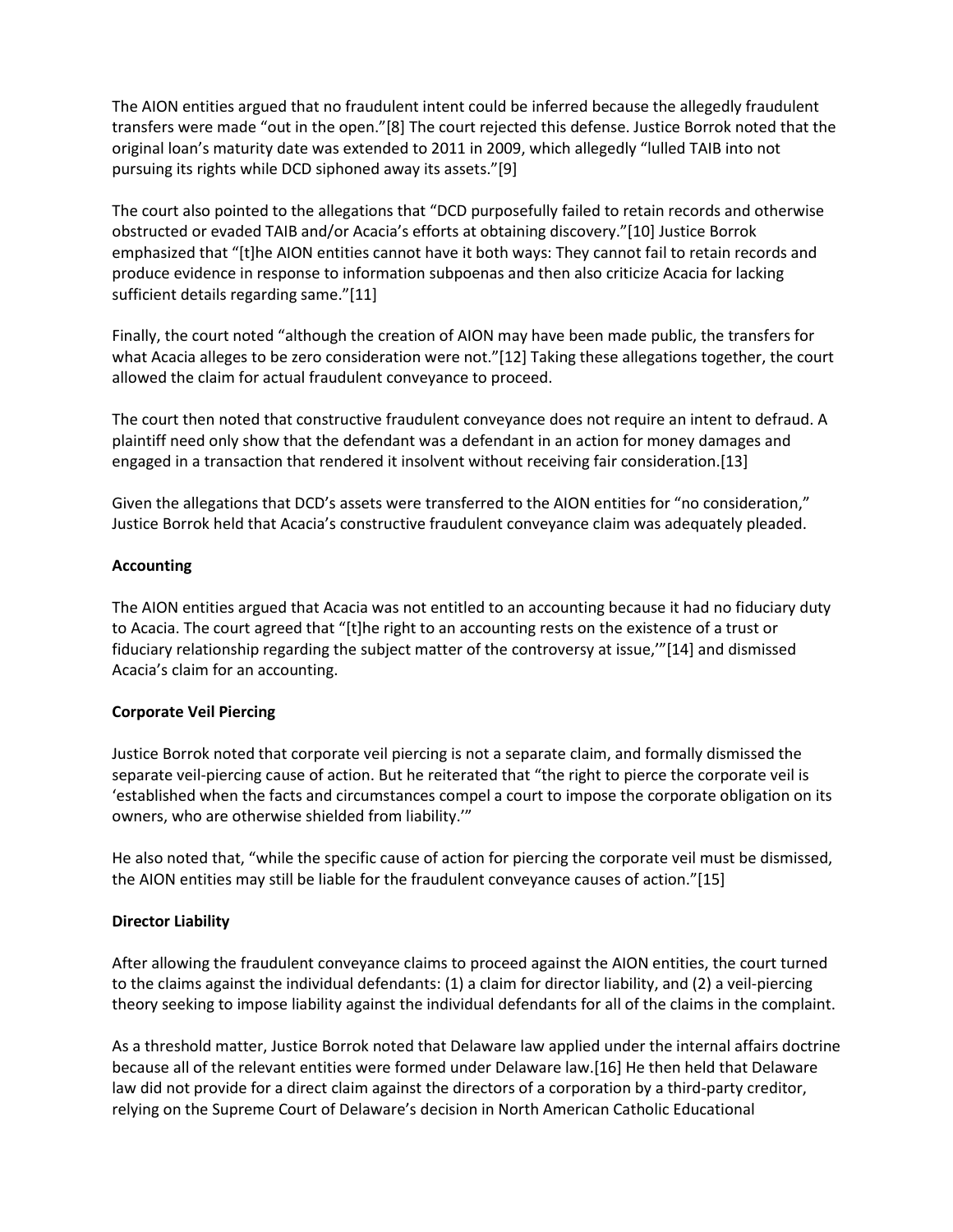Programming Foundation Inc. v. Gheewalla.[17]

In Gheewalla, creditors of a corporation were permitted to assert derivative claims against the directors of an insolvent corporation, but were not permitted to assert direct claims.[18] Direct claims were not permitted because such claims would "'create a conflict of interest between ... [the] directors' duty to maximize the value of the insolvent corporation for all those having an interest in it, and the [proposed] direct fiduciary duty to individual creditors.'"[19]

Acacia attempted to distinguish Gheewalla by arguing that it applied only to insolvent corporations, while DCD was actually dissolved. In an attempt to bolster this argument, Acacia pointed to Sections 280 and 281 of Delaware's corporate dissolution statute,[20] which provides directors with a safe harbor if they elect to follow the statutory procedure.

Acacia argued that the individual defendants' decision not to avail themselves of these procedures exposed them to direct claims.[21] Justice Borrok rejected this argument. He explained that, while these statutes "provide a mechanism through which the directors could elect to proceed to potentially protect themselves from 'future claims arising from the decision to distribute the corporation's assets on dissolution,'" failure to proceed with this mechanism "simply does not create a basis for liability or otherwise confer standing."[22]

In contrast, Gheewalla "addressed the standing issue head on and held that only derivative claims may be asserted by creditors of a[n insolvent] corporation."[23]

Justice Borrok also rejected Acacia's attempt to invoke section 720 of New York's Business Corporation law. He held that this section is procedural, and "simply has no bearing on this issue," which is controlled by Delaware corporate law.[24]

### **Veil Piercing**

After dismissing the director liability claims, Justice Borrok rejected Acacia's attempt to impose personal liability on the individual defendants under a veil-piercing theory. Again turning to Delaware law, he noted that "a corporate veil can be pierced to hold individual directors liable for the obligations of a corporation only if the corporation is a 'sham and exist[s] for no other purpose than as a vehicle for fraud.'"[25]

Justice Borrok reasoned that, while the complaint sufficiently alleged facts that showed abuse of the corporate form as between DCD and the AION entities, there were no allegations that the individual defendants themselves had demonstrated the complete domination and control of the entities necessary to impose liability on them for the corporations' alleged wrongdoing.[26]

### **Conclusion**

Under the Commercial Division's decision in Acacia, creditors cannot lodge direct claims against the directors of an insolvent Delaware company merely because the directors oversaw the fraudulent transfers that rendered the company insolvent. As the facts in Acacia show, a fraudulent transfer by an entity does not constitute the type of fraud required to justify piercing the corporate veil to reach individual directors.

Rather, to reach the directors, the pleading must show that the directors themselves exerted total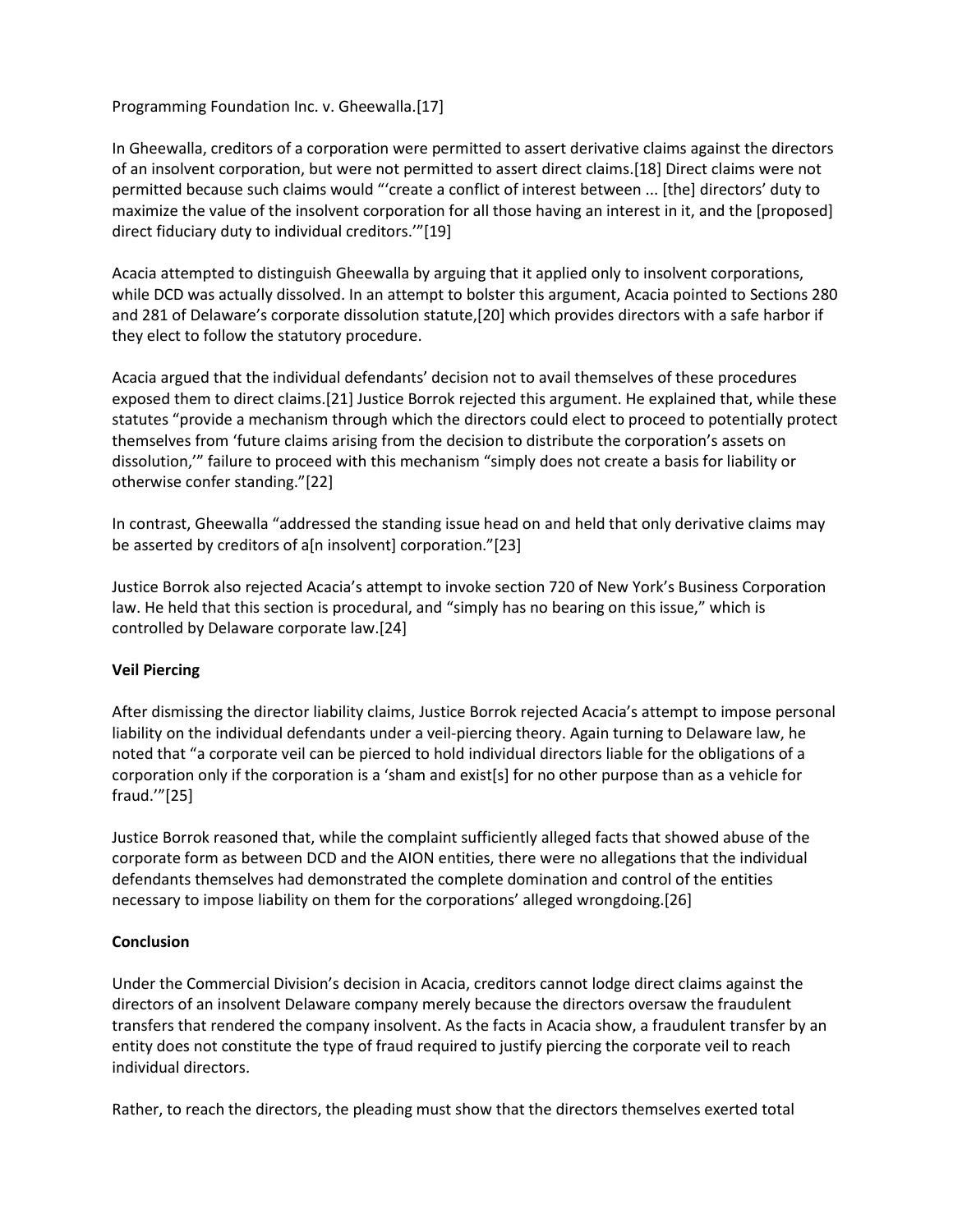dominion and control over the entities and that the entities were mere shams existing for no purpose other than carrying out fraud. However, Acacia leaves the door open for recovery against the entities that received the fraudulent transfers.

*A. Robert Quirk is an associate and Muhammad U. Faridi is a partner at Patterson Belknap Webb & Tyler LLP.*

*The opinions expressed are those of the author(s) and do not necessarily reflect the views of the firm, its clients, or Portfolio Media Inc., or any of its or their respective affiliates. This article is for general information purposes and is not intended to be and should not be taken as legal advice.*

[1] 66 Misc. 3d 1224(A), 2020 BL 58902 (N.Y. Sup. Ct. N.Y. Cnty. 2020).

[2] The West entities are West End Equity I, Ltd., West End Equity II, Ltd., West End Equity III, Ltd., West End Equity IV, Ltd., and West End Equity V., Ltd.

[3] Acacia, 2020 BL 58902, at \*2-3.

[4] See, complaint, Acacia Investments, B.S.C.(c) v. West End Equity I, Ltd., No. 161709/2018, (N.Y. Sup. Ct. N.Y. Cnty. Dec. 14, 2018) (Dkt. No. 1).

[5] Acacia, 2020 BL 58902. at \*4 (quoting Pludeman v. North Leasing Sys., Inc., 10 N.Y.3d 486, 492, 980 N.E.2d 184, 860 N.Y.S 2d 422 (N.Y. 2008)).

[6] Id. at \*4.

[7] Id. at \*5 (citing Eurycleia Partners, LP v. Seward & Kissel, LLP, 12 N.Y.3d 553, 910 N.E.2d 976, 883 N.Y.S.2d 147 (N.Y. 2009).

[8] Id. at \*5.

[9] Id. at \*5.

[10] Id. at \*5.

[11] Id. at  $*5$ .

[12] Id. at \*6.

[13] Id. at \*6 (citing N.Y. Debt. & Cred. Law § 273-a).

[14] Id. at \*6 (quoting DiTolla v. Doral Dental IPA of N.Y., LLC, 100 A.D.3d 586, 587, 953 N.Y.2d 155 (2d Dep't 2012)).

[15] Id. at \*3 (quoting Tap Holdings, LLC v. Orix Fin. Corp., 109 A.D.3d 167, 174, 970 N.Y.S.2d 178 (1st Dep't 2013)).

[16] Id. at \*8.